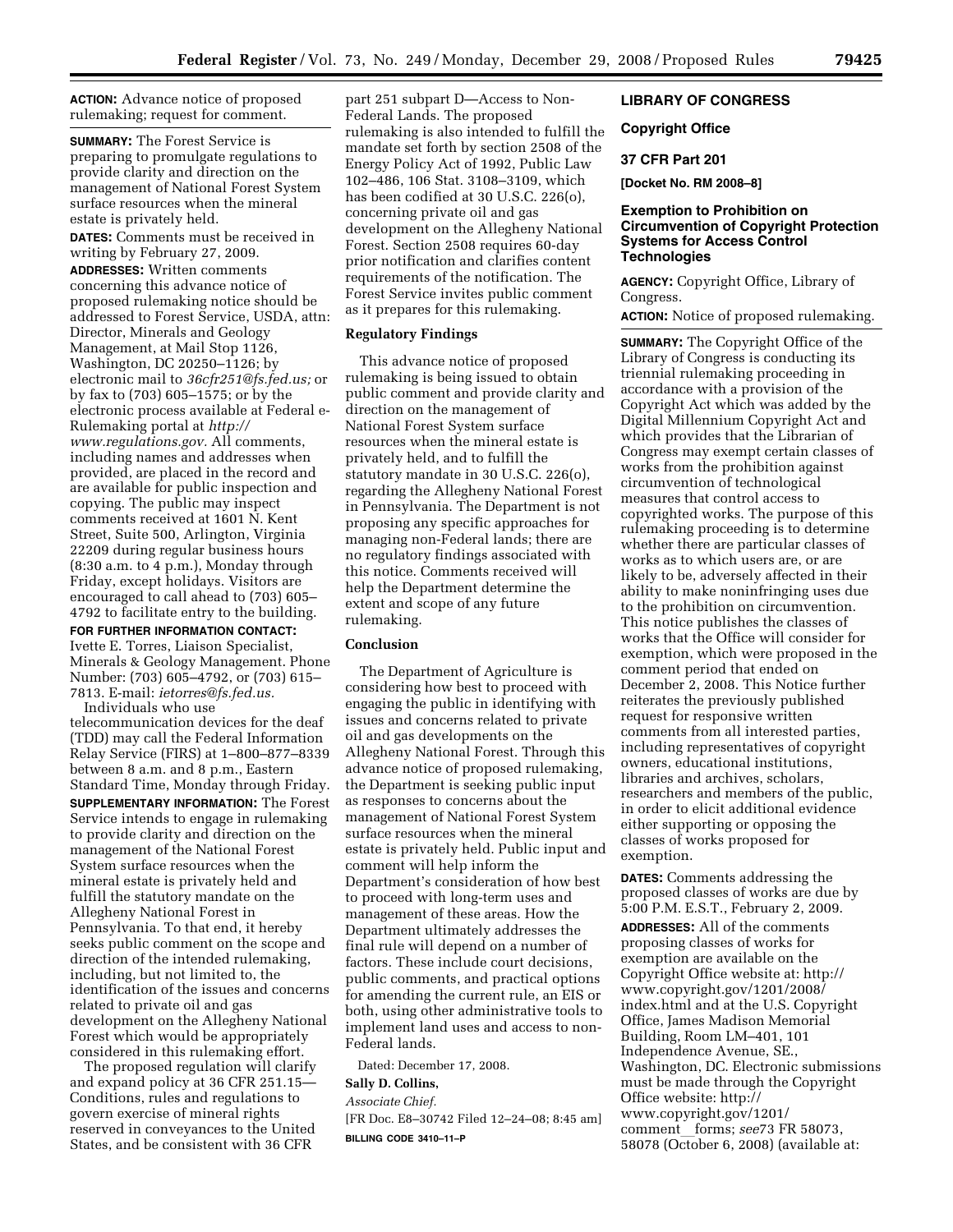http://www.copyright.gov/fedreg/2008/ 73fr58073.pdf) for file formats and other information about electronic and non– electronic filing requirements. If hand– delivered by a private party, an original and five copies of any comment to Room LM–401 of the James Madison Memorial Building between 8:30 a.m. and 5 p.m. and the envelope should be addressed as follows: Office of the General Counsel, U.S. Copyright Office, James Madison Memorial Building, Room LM–401, 101 Independence Avenue, SE., Washington, DC 20559– 6000. If hand delivered by a commercial courier, an original and five copies of any comment must be delivered to the Congressional Courier Acceptance Site located at Second and D Streets, NE., Washington, DC, between 8:30 a.m. and 4 p.m. The envelope should be addressed as follows: Copyright Office General Counsel, Room LM–403, James Madison Memorial Building, 101 Independence Avenue, SE., Washington DC. If delivered by means of the United States Postal Service (*see*73 FR 58073, 58078 (October 6, 2008), available at: http://www.copyright.gov/fedreg/2008/ 73fr58073.pdf, about continuing delays), comments should be addressed to Copyright GC/I&R, P.O. Box 70400, Washington, DC 20024–0400. Comments may not be delivered by means of overnight delivery services such as Federal Express, United Parcel Service, etc., due to delays in processing receipt of such deliveries.

**FOR FURTHER INFORMATION CONTACT:** Rob Kasunic, Principal Legal Advisor, Office of the General Counsel, Copyright GC/ I&R, P.O. Box 70400, Washington, DC 20024–0400. Telephone (202) 707–8380; telefax (202) 707–8366.

**SUPPLEMENTARY INFORMATION:** On October 6, 2008, the Copyright Office published a Notice of Inquiry in the Federal Register to initiate the fourth triennial rulemaking proceeding required by  $\S 1201(a)(1)(C)$  of the Copyright Act. That notice requested comments from interested parties proposing classes of works that should be considered for exemption for the next three–year period, from October 28, 2009, until October 27, 2012. The Copyright Office received 19 comments, containing 25 classes of works proposed for exemption.1 On December 3, 2008,

the Copyright Office posted all of the comments received on its website, including the description of the proposed classes and summaries of the arguments supporting these proposed classes as provided by the commenters. *See*http://www.copyright.gov/1201/ 2008/index.html. In order to provide additional notice to interested parties, the Copyright Office is herein listing the proposed classes and the person and/or entity that proposed the class. Where the summary of the argument and/or the argument in the comment suggests additional refinement to an otherwise broad designation of a class or category of works, additional bracketed information has been added by the Copyright Office. The Copyright Office is adding this information, in part, to make it clear that the proposal, even if stated in broad terms, is limited generally by the context in which it was raised. A responsive comment that seeks to leverage an untailored, overly broad designation of a class into a wholly new class of works will not have properly raised a new class in this proceeding and such a new class will not be considered. After the close of the comment period that ended on December 2, 2008, a new class can be raised in this proceeding only through the process established by the Office for untimely submissions of proposed classes based on exceptional or unforeseen circumstances, *see*73 FR 58073, 58079 (October 6, 2008) (available at: http://www.copyright.gov/ fedreg/2008/73fr58073.pdf. The forthcoming comment period allows the introduction of additional factual information that would assist the Office in assessing whether a proposed class is warranted for exemption and, if it is, how such a class *already proposed*  should be properly tailored.

The comments received by the Copyright Office propose the following classes:

1. ''Literary works'' [distributed in ebook format when all existing ebook editions of the work (including digital text editions made available by authorized entities) contain access controls that prevent the enabling either of the book's read–aloud function or of screen readers that render the text into a specialized format]. Proponent: The American Foundation for the Blind.

2.''Subscription based services that offer DRM–protected streaming video where the provider has only made available players for a limited number of platforms, effectively creating an access control that requires a specific operating

system version and/or set of hardware to view purchased material.'' Proponent: Megan Carney.

3.''Motion pictures protected by anti– access measures, such that access to the motion picture content requires use of a certain platform.'' Proponent: Mark Rizik.

4A.''Commercially produced DVDs used in face–to–face classroom teaching by college and university faculty, regardless of discipline or subject taught, as well as by teachers in K–12 classrooms.'' Proponent: Gary Handman, Media Resources Center, UC Berkeley.

4B. ''Audiovisual works used by instructors at accredited colleges or universities to create compilations of short portions of motion pictures for use in the course of face–to–face teaching activities.'' Proponent: Kevin L. Smith, Duke University.

4C. ''Audiovisual works that illustrate and/or relate to contemporary social issues used for the purpose of teaching the process of accessing, analyzing, evaluating, and communicating messages in different forms of media.'' Proponent: Renee Hobbs.

4D. ''Audiovisual works that illustrate and/or relate to contemporary social issues used for the purpose of studying the process of accessing, analyzing, evaluating and communicating messages in different forms of media, and that are of particular relevance to a specific educational assignment, when such uses are made with the prior approval of the instructor.'' Proponent: Renee Hobbs.

4E. ''Audiovisual works contained in a college or university library, when circumvention is accomplished for the purpose of making compilations of portions of those works for educational use in the classroom by media studies or film professors.'' Proponent: Peter DeCherney, University of Pennsylvania.

4F. ''Audiovisual works contained in a college or university library, when circumvention is accomplished for the purpose of making compilations of portions of those works for coursework by media studies or film students.'' Proponent: Peter DeCherney, University of Pennsylvania.

4G. ''Audiovisual works included in a library of a college or university, when circumvention is accomplished for the purpose of making compilations of portions of those works for educational use in the classroom by professors.'' Proponents: Library Copyright Alliance and the Music Library Association.

4H. ''All audiovisual works and sound recordings 'used in face–to–face classroom teaching by college and university faculty, regardless of

<sup>&</sup>lt;sup>1</sup> This is an approximation based on the manner in which the proposed classes were articulated. In some cases, the proposed class involved multiple categories of works within the class that could have been articulated as multiple classes. In other cases, there were multiple proposals that were variations on the same theme that could have been expressed as one class. In addition, a number of the proposals by different commenters proposed similar classes. The Office has chosen to group related classes in

this Notice in order to help focus the issues raised by the commenters.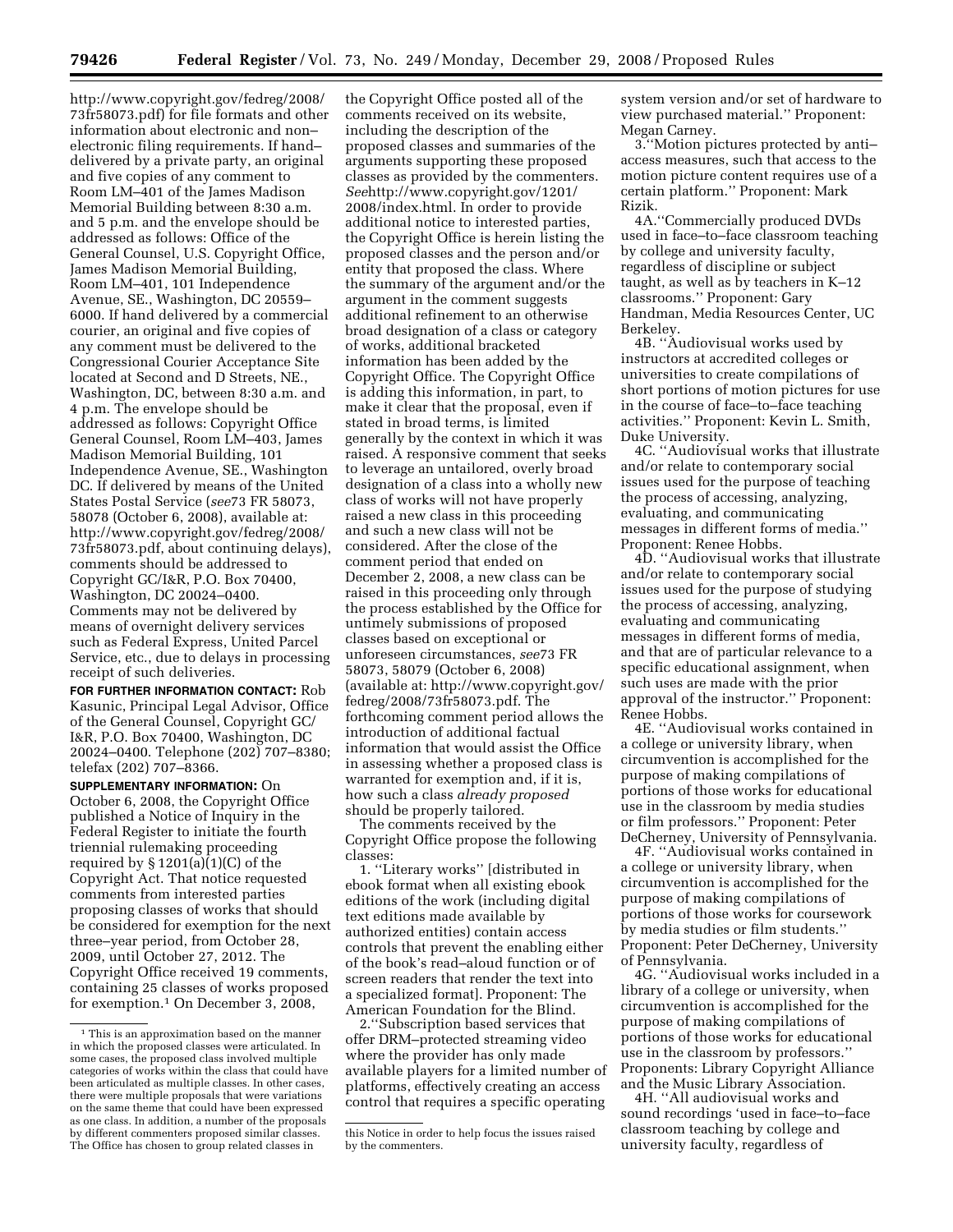discipline or subject taught' and regardless of the source of the legally acquired item.'' Proponent: Gail Fedak.

5A. ''Computer programs that enable wireless telephone handsets to execute lawfully obtained software applications, where circumvention is accomplished for the sole purpose of enabling interoperability of such applications with computer programs on the telephone handset.'' Proponents: Fred von Lohmann and Jennifer S. Granick, Electronic Frontier Foundation.

5B. ''Computer programs that operate wireless telecommunications handsets when circumvention is accomplished for the sole purpose of enabling wireless telephones to connect to a wireless telephone communication network.'' Proponent: MetroPCS Communications, Inc.

5C. ''Computer programs in the form of firmware or software that enable mobile communication handsets to connect to a wireless communication network, when circumvention is accomplished for the sole purpose of lawfully connecting to a wireless communication network.'' Proponent: Paul Posner, Youghiogheny Communications, Inc. D B A Pocket Communications, Inc.

5D. ''Computer programs in the form of firmware that enable wireless telephone handsets to connect to a wireless telephone communication network, when circumvention is accomplished for the sole purpose of lawfully connecting to a wireless telephone communication network, regardless of commercial motive.'' Proponent: Jonathan Newman, Wireless Alliance, LLC.

6.''Computer programs protected by dongles that prevent access due to malfunction or damage or hardware or software incompatibilities or require obsolete systems or obsolete hardware as a condition of access.'' Proponent: Joseph V. Montoro, Jr.

7. ''Computer programs'' [for forensic analysis]. Proponent: Gary Handman, Media Resources Center, UC Berkeley.

8A. ''Literary works, sound recordings, and audiovisual works accessible on personal computers and protected by technological protection measures that control access to lawfully obtained works and create or exploit security flaws or vulnerabilities that compromise the security of personal computers, when circumvention is accomplished solely for the purpose of good faith testing, investigating, or correcting such security flaws or vulnerabilities.'' Proponent: Alex Halderman, University of Michigan.

8B.''Video games accessible on personal computers and protected by technological protection measures that control access to lawfully obtained works and create or exploit security flaws or vulnerabilities that compromise the security of personal computers, when circumvention is accomplished solely for the purpose of good faith testing, investigating, or correcting such security flaws or vulnerabilities.'' Proponent: Alex Halderman, University of Michigan.

9A. ''Audiovisual works delivered by digital television (''DTV'') transmission intended for free, over–the–air reception by anyone, which are marked with a ''broadcast flag'' indicator that prevents, restricts, or inhibits the ability of recipients to access the work at a time of the recipient's choosing and subsequent to the time of transmission, or using a machine owned by the recipient but which is not the same machine that originally acquired the transmission.'' Proponent: Matt Perkins.

9B.''Audiovisual works embedded in a physical medium (such as Blu–Ray discs) which are marked for 'down– conversion' or 'down–resolutioning' (such as by the presence of an Image Constraint Token ''ICT'') when the work is to be conveyed through any of a playback machine's existing audio or visual output connectors, and therefore restricts the literal quantity of the embedded work available to the user (measured by visual resolution, temporal resolution, and color fidelity).'' Proponent: Matt Perkins.

10A. ''Lawfully purchased sound recordings, audiovisual works, and software programs distributed commercially in digital format by online music and media stores and protected by technological measures that depend on the continued availability of authenticating servers, when such authenticating servers cease functioning because the store fails or for other reasons.'' Proponent: Christopher Soghoian, Berkman Center for Internet & Society.

10B. ''Lawfully purchased sound recordings, audiovisual works, and software programs distributed commercially in digital format by online music and media stores and protected by technological measures that depend on the continued availability of authenticating servers prior to the failure of [authenticating] servers for technologists and researchers studying and documenting how the authenticating servers that effectuate the technological measures function.'' Proponent: Christopher Soghoian, Berkman Center for Internet & Society.

11A. ''Audiovisual works released on DVD, where circumvention is undertaken solely for the purpose of

extracting clips for inclusion in noncommercial videos that do not infringe copyright.'' Proponents: Fred von Lohmann and Jennifer S. Granick, Electronic Frontier Foundation.

11B. ''Motion pictures and other audiovisual works in the form of Digital Versatile Discs (DVDs) that are not generally available commercially to the public in a DVD form not protected by Content Scramble System technology when a documentary filmmaker, who is a member of an organization of filmmakers, or is enrolled in a film program or film production course at a post–secondary educational institution, is accessing material for use in a specific documentary film for which substantial production has commenced, where the material is in the public domain or will be used in compliance with the doctrine of fair use as defined by federal case law and 17 U.S.C. § 107.'' Proponents: Kartemquin Educational Films, Inc. and the International Documentary Association.

These proposed classes represent a starting point for further consideration in this rulemaking proceeding. This Notice does not represent that any particular class proposed for exemption will ultimately be recommended for exemption by the Register of Copyrights to the Librarian of Congress. Moreover, the delineation of any class as proposed by a commenter will be considered in relation to the facts presented in the entire rulemaking process. To the extent that an exemption is deemed warranted by the evidence, a proposed class listed herein may be developed and/or refined by the Register in her final recommendation to the Librarian.

As stated in the Copyright Office's Notice of Inquiry published in the Federal Register on October 6, 2008, comments in support or in opposition to the classes proposed may be submitted during the 30–day period proceeding February 2, 2009. A comment form will be posted on the Copyright Office's website on January 2, 2009, to facilitate the submission of electronic comments responsive to class or classes of works proposed for exemption.**SEE** 73 FR 58073, 58078 (October 6, 2008) (available at: http://www.copyright.gov/ fedreg/2008/73fr58073.pdf) for additional information about electronic and non–electronic filing requirements.

Persons submitting comments should thoroughly review the October 6 Notice of Inquiry to familiarize themselves with the substantive and formal requirements for comments. To be persuasive, a comment should comply